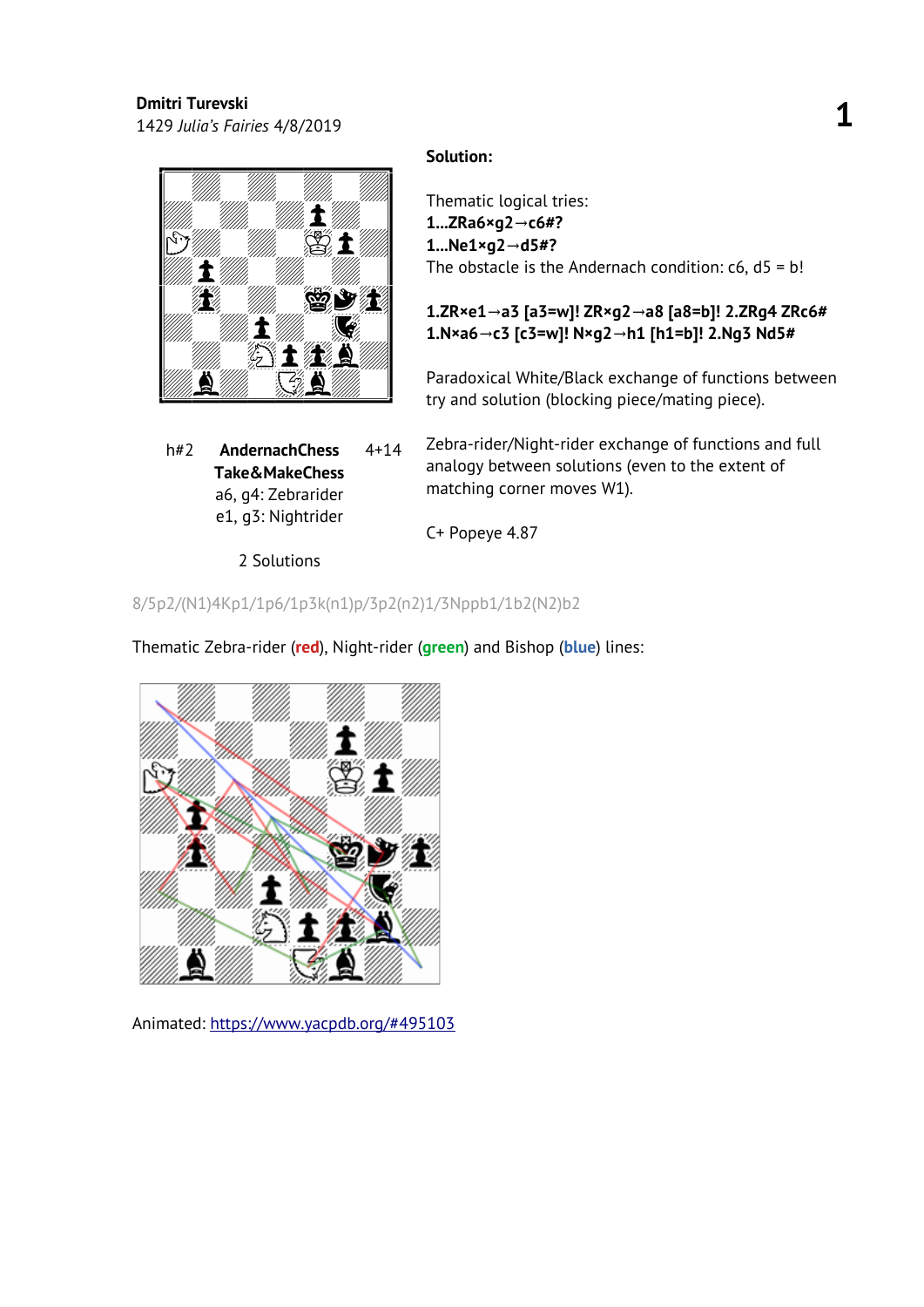7 th FIDE World Cup 2019 Commendation



h#2 **ParrainCirce** b) **<u>t</u>** e6→c4 c) **±** q5→d7 3+7 5R2/8/1ppkp3/6p1/6p1/6N1/3B1n2/8

## **Solution:**

```
a) 1.Ke5 Bf4+ 2.g×f4 Rd8 (+Bd4)# 
b) 1.Kc5 Rf3 2.g×f3 Sf5 (+Re5)# 
c) 1.Ke7 Se4 2.S×e4 Bf4 (+Sg6)#
```
Parrain Circe specific battery mates (ecto-batteries).

Cyclic battery creation.

Full analogy between solutions and cyclic change of functions between wB/wR/wS:

- · Sacrifice / Parrain battery rear piece
- · Parrain battery front piece / Cover initial bK square (d6)
- · Static guard

Fairy Zilahi cycle (according to WinChloe, is it there?)

3 model mates in the middle of the board.

C+ Popeye 4.87

#### Original Bohemian trio:





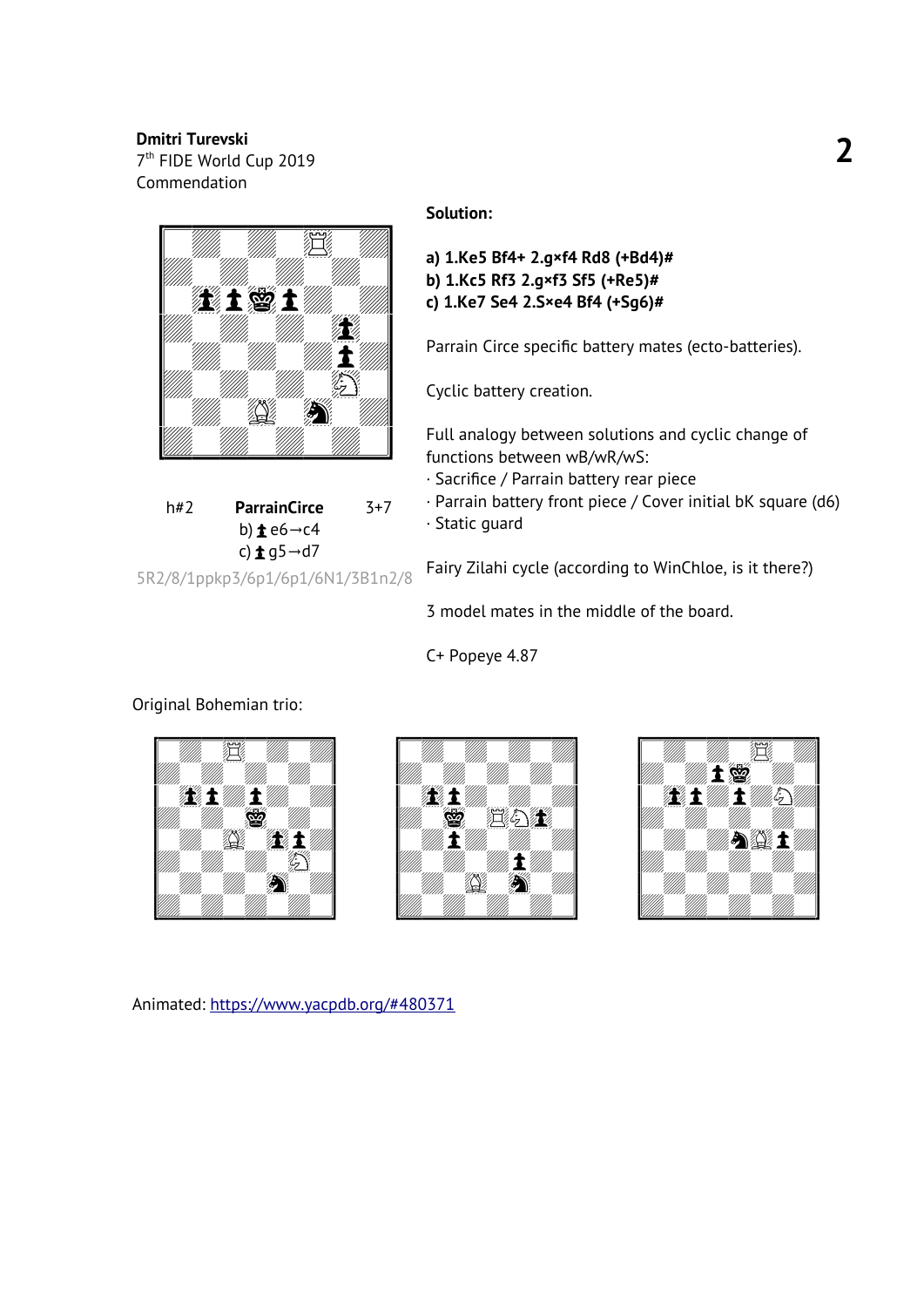SuperProblem TT-226 2019  $1<sup>st</sup>$  Prize



hs#5.5 **FunctionaryChess** 3 solutions 2+3

8/1p2R2q/8/8/1K6/8/k7/8

**Solution:**

- **1...Qe4+ 2.Ka5 Qe2 3.Re3 Qf2 4.Re2+ Ka3 5.Rb2 Qa7 6.Rb5 b6#**
- **1...Qh4 2.Ka4 b6 3.Re4 Qh1 4.Re1 Qf1 5.Rb1 Qa6 6.Rb4 b5#**
- **1...b5 2.Rc7 Qh2 3.Rc2+ Ka1 4.Rb2 Qd2+ 5.Ka3 Qa5 6.Rb3 b4#**

C+ Popeye 4.87

In Functionary chess these chameleon echo mates are **ideal** :

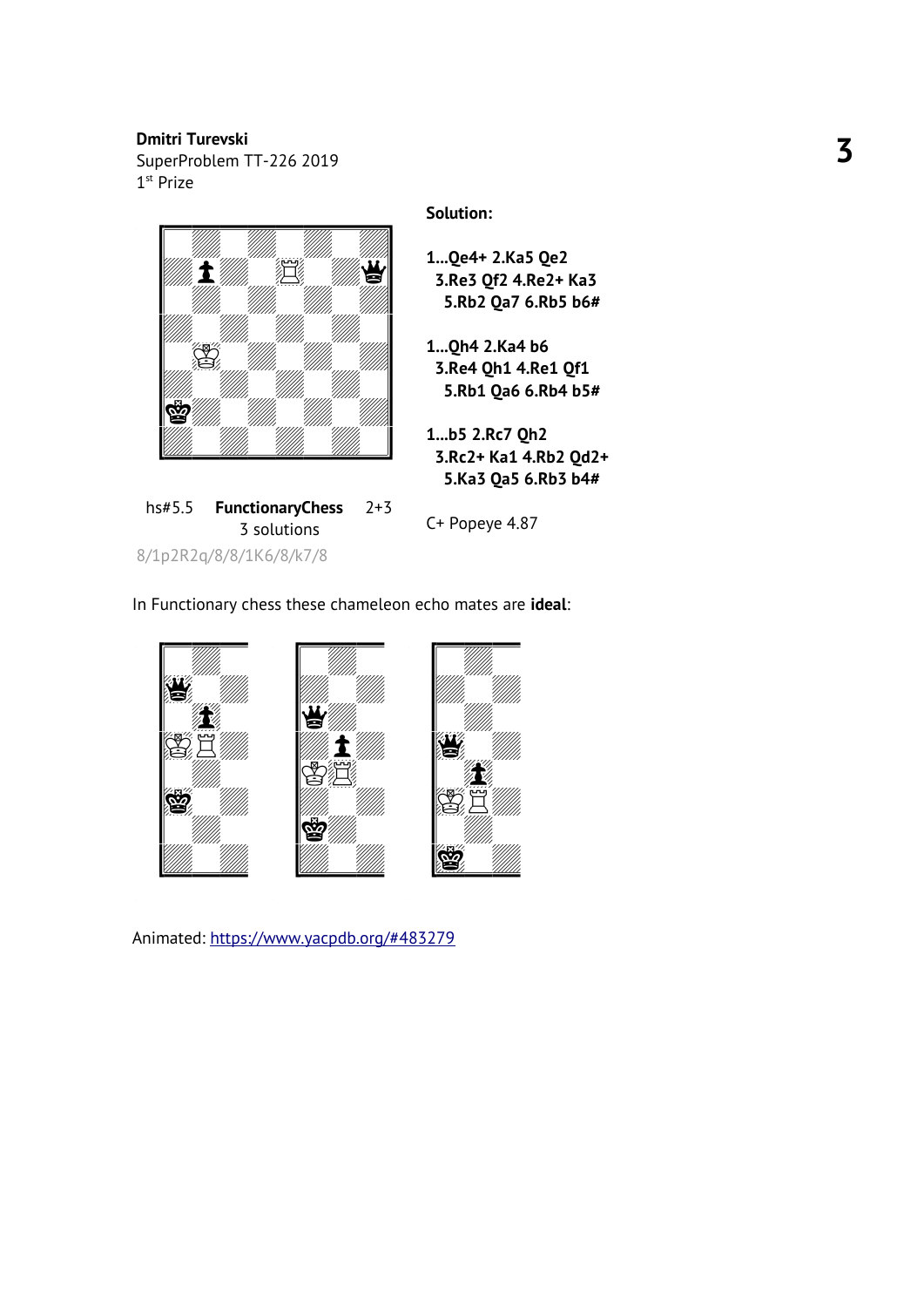SuperProblem TT-226 2019 2<sup>nd</sup> Prize



hs#5.5 **FunctionaryChess** 2 solutions 3+3

8/8/8/8/2k5/B2R4/2Kp4/q7

**Solution:**

**1...d1=R 2.Bb2 Qa3 3.Rc3+ Kb4 4.Bc1 Rd3 5.Bd2 Q×c3+ 6.Kd1 zz 6… Q×d2#!** (6...Q~?)

**1...d1=B+ 2.Kc1 Bc2 3.Bb4 Bb1 4.Bc3 Q×c3+ 5.Rd2 Bd3 6.Rc2 zz 6… Q×c2#!** (6...Q~?)

- Ortho-diagonally echoed zugzwangs with pinned black Queen
- wR/wB exchange of functions: sacrifice at c3 / pin of the bQ
- Different routes of  $bQa1 \rightarrow c3$  and  $bPd2 \rightarrow d3$
- Model mates

C+ Popeye 4.87

# Key zugzwang positions:



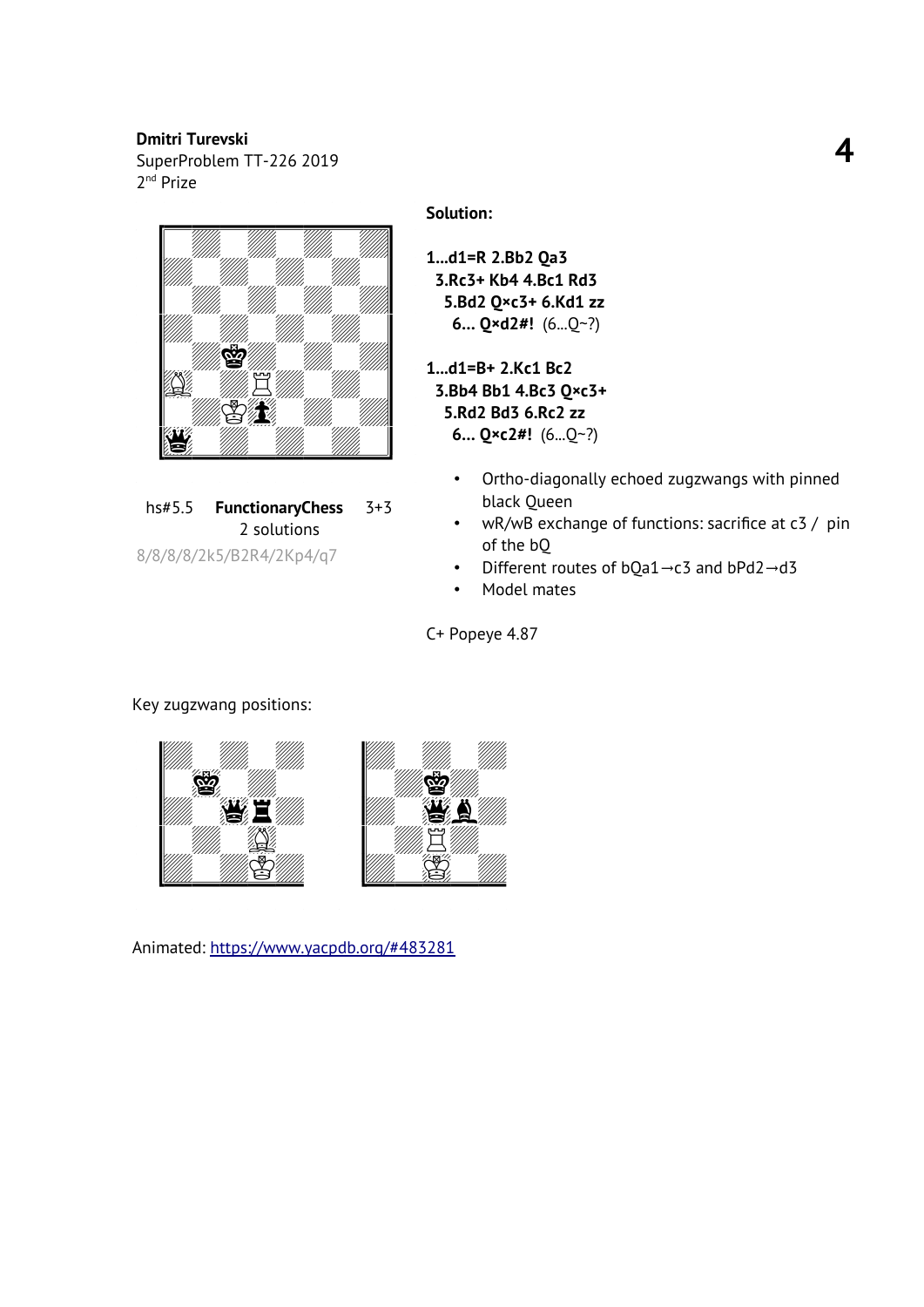<sup>1547</sup>*Julia's Fairies* 14/10/2020 **5**



hs#5 **AntiCirce** 2+3 8/8/2b5/5K2/5Q2/8/8/k3r3

#### **Solution:**

## **1.Qe3! Bd7+!** (Ba4? Bb5? Be8?!) **2.Ke4**   $R×e3$  (Re3→h8)! 3.Kd3 Re8 4.Kc2 Ba4+ 5.Kb1+ Re1#!

- Counter-intuitive early white Queen sacrifice the fastest way to force the checkmate is by white King alone. Also closing of the e-file for the black Rook is an AntiZielElement
- Precise hesitation maneuver of the black Bishop
- Black Rook roundtrip
- AntiCirce specific forced checkmate with simultaneous vacation and occupation of Kings rebirth squares

C+ Popeye 4.87